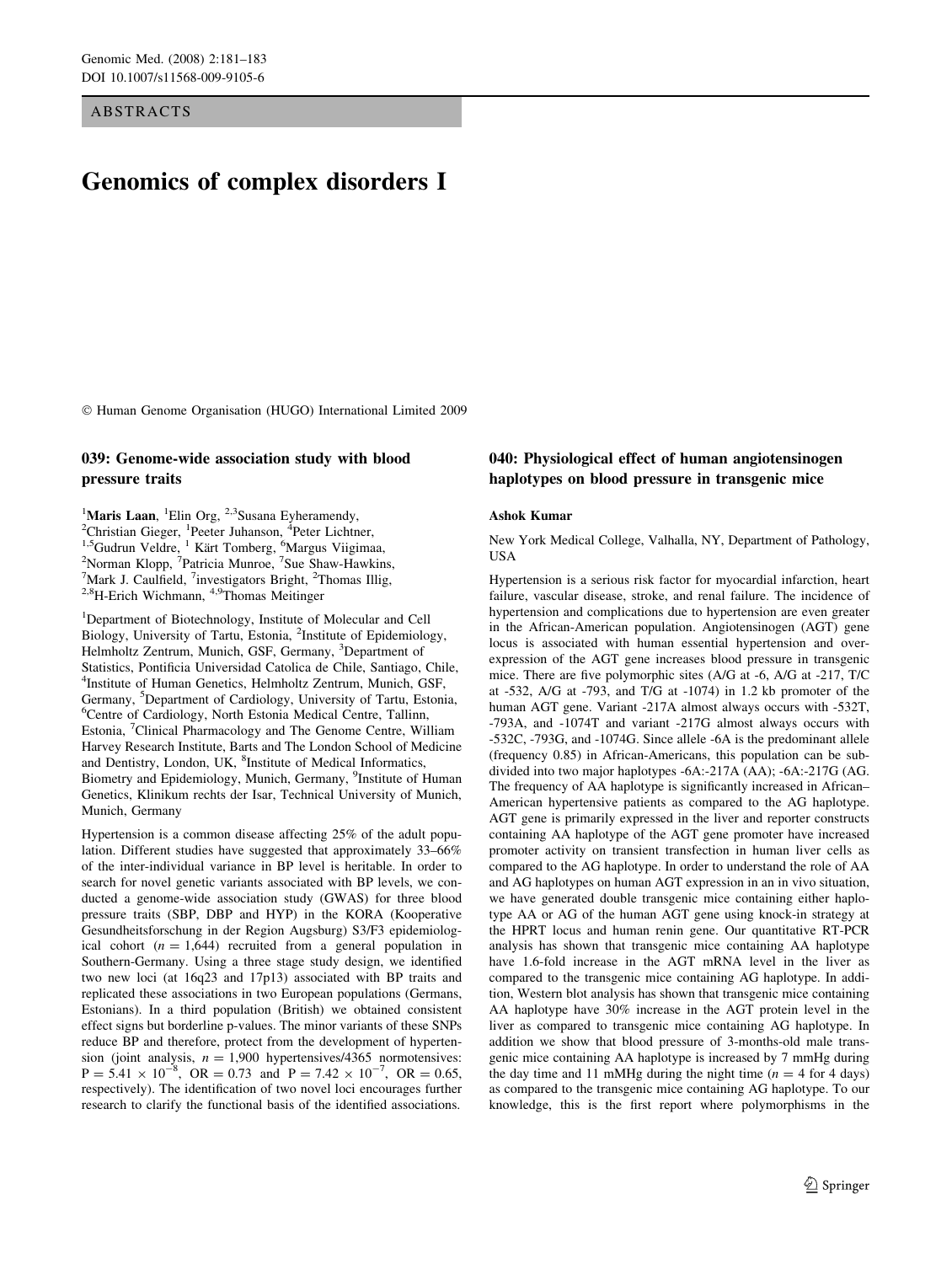promoter of a human gene have been shown to have physiological affect in an in vivo situation.

### 041: Genome wide study of tuberculosis susceptibility in West Africans reveal novel associations

Fredrik O. Vannberg, Emily Lyons, Sunny Wong, The Wellcome Trust Case Control Consortium, The African Tuberculosis Genetics Group, Adrian V. S. Hill

Wellcome Trust Centre for Human Genetics, Roosevelt Drive, Oxford OX3 7BN, UK

Tuberculosis continues to cause substantial morbidity and mortality throughput the world, especially in developing countries where infrastructure and access to treatment is limited. Host genetics play an important role in tuberculosis disease as demonstrated by twin studies. Although many tuberculosis candidate gene studies have been published many fail to replicate. We performed a genome wide association study of tuberculosis susceptibility in a Gambian population to determine genetic loci associated with tuberculosis disease process. DNA was collected and genotyped for 1,498 pulmonary tuberculosis cases and 1,496 population controls from The Gambia. In total 429,403 SNPs were analysed to find 38 independent loci associated with tuberculosis disease with P less than  $10^{-4}$  and seven loci with P less than  $10^{-5}$ . The analysis revealed that several of the associated genes are all related to NCAM1, suggesting a role of this gene family in the development of pulmonary tuberculosis. Replication studies are currently underway to attempt to confirm these findings. Functional analysis of two of the loci associated with tuberculosis has revealed differential TNF production based upon genotype, suggesting a mechanism of protection against tuberculosis.

## 042: A genome-wide association study identifies a novel sarcoidosis disease gene with potential relevance for related granulomatous inflammatory phenotypes

<sup>1</sup>Sylvia Hofmann, <sup>1</sup>Andre Franke, <sup>1</sup>Annegret Fischer, <sup>1</sup>Gunner Jacobe, <sup>2</sup> Karolina Gaeda, <sup>3</sup>Joachim Mualler <sup>1</sup>Gunnar Jacobs, <sup>2</sup> Karoline Gaede, <sup>3</sup>Joachim Mueller-Quernheim,  $4$ Manfred Schuermann, <sup>5</sup>Michael Nothnagel, <sup>1</sup>Philip Posenstiel  $^{4}$ Manfred Schuermann, <sup>5</sup>Michael Nothnagel, <sup>1</sup>Philip Rosenstiel, <sup>1</sup>Stefen Schreiber <sup>1</sup>Stefan Schreiber

<sup>1</sup>Institute of Clinical Molecular Biology, Christian Albrechts University, Schittenhelmstr. 12, 24105 Kiel, Germany, 2 Research Center Borstel, Parkallee 1-40, 23845 Borstel, Germany, <sup>3</sup>Medical University Hospital Freiburg, Killianstrasse 5, 79106 Freiburg, Germany, <sup>4</sup>Institute of Human Genetic, University of Lübeck, Ratzeburger Allee 160, 23538 Lübeck, Germany, <sup>5</sup>Institute of Medical Informatics and Statistics, Christian Albrechts University, Brunswiker Str. 10, 24105 Kiel, Germany

Sarcoidosis is a complex chronic inflammatory disorder with predominant manifestation in the lung. In the first genome-wide association study  $(>440,000$  SNPs) of this disease, comprising 499 German sarcoidosis patients and 490 controls, we detected a series of genetic associations, the most prominent being with the ''SARC2''\* gene on chromosome ten. Validation in an independent sample (1,649 cases, 1,832 controls) confirmed the association (SNP rs00\*:  $P = 3.0 \times 10^{13}$ , rs01\*:  $P = 1.0 \times 10^{-5}$ , allele-based test). Extensive fine mapping located the association signal to a region between exon 5 and 14 of SARC2. A common non-synonymous SNP (rs02\*,  $T > C$ , p.Arg00\*Cys) was found to be strongly associated with sarcoidosis. The GWAS lead SNP and additional risk variants in the region (rs03\*, rs04\*, rs05\*) were in strong linkage disequilibrium with rs02\*. The SARC2 protein has complex and essential functions in several biological pathways, including apoptosis and proliferation. We also examined the association of SARC2 with other granulomatous diseases (e.g., Crohn disease, rheumatoid arthritis). Data suggest a potential relevance of SARC2 as a risk gene for phenotypic related disorders and indicate it as a susceptibility locus of general importance.

#### 043: The cancer genome: A-ray of hope

<sup>1,2</sup>**Murali D. Bashyam**, <sup>2</sup>Raman Ratheesh, <sup>2</sup>Pandila Ramaswamy, <sup>1</sup>E. Chandrakant Reddy, <sup>2</sup>K. Viswakalyan, <sup>1</sup>Ajay Chaudhary, <sup>3</sup>Kavin Kugi, <sup>3</sup>Jonathan P. Pollack, <sup>4</sup>Anithan Maitra, <sup>5</sup>Swarr Kevin Kwei, <sup>3</sup>Jonathan R. Pollack, <sup>4</sup>Anirban Maitra, <sup>5</sup>Swarnalata Gowrishankar, <sup>6</sup>Mukta Srinivasulu, <sup>7</sup>R. A. Sastry, <sup>8</sup>S. C. Pattnaik, <sup>8</sup>Mohana Vamsy <sup>6</sup>M. Lavanya, <sup>6</sup>V. Anjaynayulu, <sup>9</sup>Deouza Shoba <sup>8</sup>Mohana Vamsy, <sup>6</sup>M. Lavanya, <sup>6</sup>V. Anjayneyulu, <sup>9</sup>Dsouza Shoba, <sup>9</sup>T. F. Ashaviad

<sup>1</sup>Centre for DNA Fingeprinting and Diagnostics, National Genomics and Transcriptomics Facility, Nacharam, Hyderabad 500076, India, <sup>2</sup>Centre for DNA Fingeprinting and Diagnostics, Laboratory of Molecular Oncology, Nacharam, Hyderabad 500076, India, 3 Department of Pathology, Stanford University School of Medicine, Stanford University, Stanford, CA, USA, <sup>4</sup>The Sol Goldman Pancreatic Cancer Research Center, Johns Hopkins University School of Medicine, 1550 Orleans Street, Baltimore MD 21231, USA, 5 Apollo Hospitals, Jubilee Hills, Hyderabad 500033, India, 6 MNJ Institute of Oncology and Regional Cancer Centre, Surgical Oncology, Red Hills, Lakadikapul, Hyderabad-500004, India, 7 Nizam's Institute of Medical Sciences, Punjagutta, Hyderabad 500 082, India, <sup>8</sup>Indo-American Cancer Institute and Research Centre, Banjara Hills, Hyderabad, India, <sup>9</sup>P D Hinduja Hospital and Medical Research Centre, Mahim, Mumbai 400016, India

Solid tumors can be broadly classified into two categories. Clinically homogeneous aggressive cancers such as those of the pancreas, biliary tract, liver, etc., exhibit low survival rates and patients succumb to recurrent metastatic tumors following surgery, necessitating development of efficient treatment strategies. On the other hand, clinically heterogeneous cancers including those of the breast, colon, prostate, etc., exhibit variable survival rates and tumor classification is essential for better patient management. It is widely believed that cancer occurs due to genetic instability leading to multiple molecular perturbations in the genome, resulting in activation of oncogenes and inactivation of tumor suppressor genes. In order to understand the molecular basis for the highly aggressive pancreatic cancer, we employed array-based Comparative Genomic Hybridization to identify recurrent copy number alterations (CNAs) that harbor important oncogenes and tumor suppressor genes. We used genome-wide expression profiling and real time RT-PCR to determine the subset of genes located within the CNAs that exhibited comparably altered expression levels. Our results revealed novel candidate oncogenes and tumor suppressor genes involved in diverse pathways including cell motility, apoptosis, mitochondrial oxidative phosphorylation and chromatin remodeling. Studies are underway to characterize the role of these genes in pancreatic cancer. In addition, we have commenced a large scale multi-pronged molecular analysis of esophagous cancer including characterization of known aberrations such as microsatellite instability, Wnt signaling, and determination of p53 and EGFR status and identification of novel aberrations using genomic approaches. Results indicate important molecular differences between adenocarcinoma (common in western countries) and squamous cell carcinoma (the second most common cancer in several population-based cancer registries of the ICMR in India) of the esophagous (ESCC). Genomic microarray studies have identified a novel recurrent amplicon at 10q21 in ESCC. Efforts are underway to identify the 'driver' oncogene(s) resident within this amplicon.